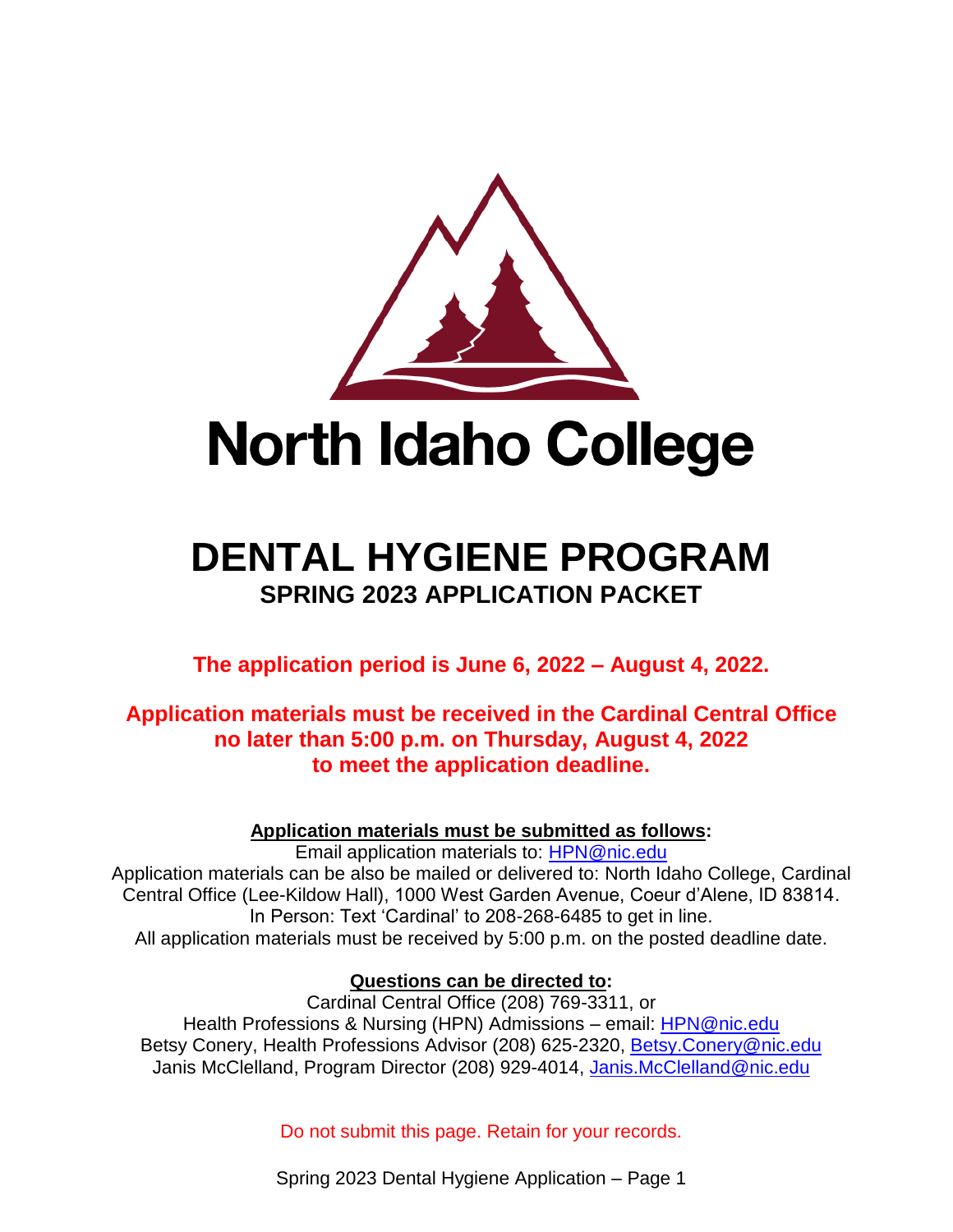# **North Idaho College Dental Hygiene Program Application Information and Checklist**

Thoroughly read the entire application and follow instructions for completing and submitting necessary application materials. All required application materials must be received by the Cardinal Central Office no later than 5:00 p.m. on Thursday, August 4, 2022 to meet the application deadline. Follow application steps in order when possible.

#### **Step 1:**

**Application to North Idaho College (If Applicable)** ❑ **Complete** ❑ **Incomplete** 

Applicants must complete a degree-seeking application to attend NIC for the Spring 2023 semester if **NOT** enrolled and attending North Idaho College (NIC) during the preceding Fall 2022 semester. Non-degree seeking students and Dual Credit enrolled students attending the Fall 2022 semester must also complete a degree-seeking application for the Spring 2023 semester to be considered for program application. Use the 'Apply Now!' link on the **[NIC Cardinal Central](https://nic.edu/cardinalcentral/)** website to complete this process.

#### **Step 2:**

#### **Dental Hygiene Program Application (Page 6)** ❑ **Complete** ❑ **Incomplete**

Applicants must complete and submit appropriate pages from this Dental Hygiene Program application including the Dental Hygiene Program Application form. Locate and download the printable Dental Hygiene application packet on the **[NIC Cardinal Central](https://nic.edu/cardinalcentral/)** website. Appropriate signature and date information is required! No electronic signature allowed!

# **Acknowledgement of Vaccination Requirements (Page 7)** ❑ **Complete** ❑ **Incomplete**

Applicants must complete and submit the 'Acknowledgement of Vaccination Requirement' form from the Dental Hygiene application packet. Appropriate signature and date information is required! No electronic signature allowed!

### **Observation Hour Requirement Form (Page 8)** ❑ **Complete** ❑ **Incomplete**

Applicants must complete each component listed on the 'Observation Hour Requirement' form. A minimum of 20.0 hours total must be met among the combined components. Applicants must coordinate arrangements with a Dental Clinic/Office to complete these requirements. Multiple forms can be used if meeting hourly requirements at more than one office/clinic. Appropriate documentation of observation hours along with appropriate signature documentation must be completed and submitted to be considered for program application.

# **Prerequisite Course/Schedule Info (If Applicable - Page 9)** ❑ **Complete** ❑ **Incomplete**

Applicants (including Dual Credit enrolled students) who are enrolled in prerequisite courses during Summer 2022 at a school *other* than North Idaho College must complete and submit the **Prerequisite Course Information Sheet and submit a copy of the applicant's enrollment/registration schedule** to validate eligibility to meet all required prerequisites. Applicants should keep a copy of this form to remind them of important transcript due dates!

# **Previous Program Statement (If Applicable)** ❑ **Complete** ❑ **Incomplete**

Applicants who have previously attended any dental hygiene program other than NIC must submit a letter of good standing from their previous institution. The statement must be documented on institutional letterhead and be signed by an instructor or administrator. Do not submit this page. Retain for your records.

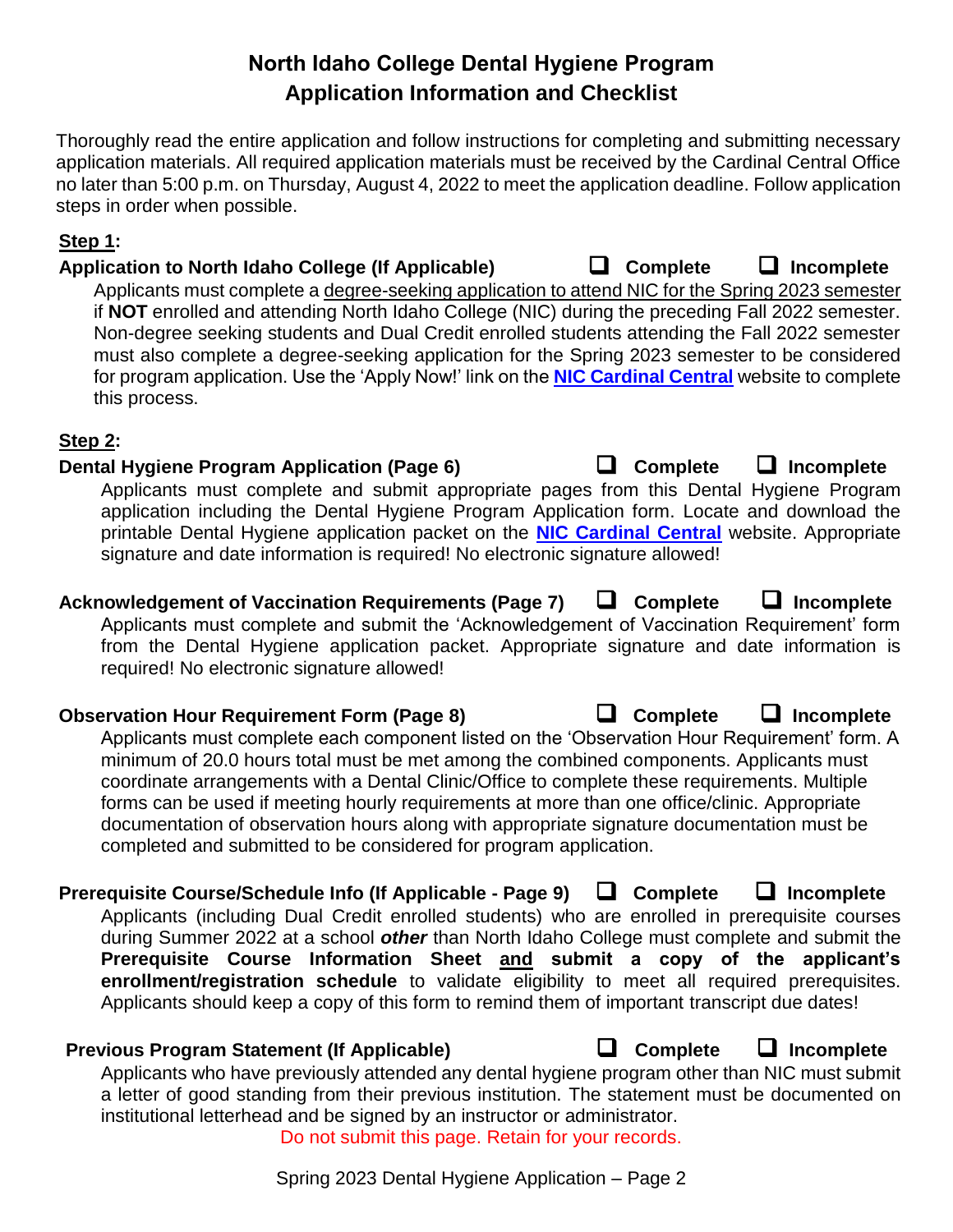#### **Step 3:**

### **Official College Transcripts & Other Required Transcripts** ❑ **Complete** ❑ **Incomplete**

**ALL** official college and military transcripts must be received in the Cardinal Central Office by the posted deadline date. Courses completed at North Idaho College do not require official transcript submission. Please be aware that transfer institution transcripts are not retained for a long period of time and you may need to reorder official transcripts even if transfer credits were previously posted to your NIC transcript. Only courses that appear on an originating educational institution's official transcript at the application deadline will be used to determine points for admission. Applicants using ACT or SAT scores to meet the English course requirement must submit a paper copy of the scores if the course credit does not appear on the transcript. Test scores are valid for four years from the test date. International college/university transcripts must be professionally evaluated by [WES](http://www.wes.org/) or a similar [NACES-member organization.](http://www.naces.org/members) An official evaluated transcript must be sent from the organization to NIC by the application deadline. It is recommended an applicant choose course-by-course evaluation and pay to have records retained with the agency in case there is a need to request the evaluated transcript again for future employment opportunities/licensure requirements.

**Official High School Transcript/GED for** *current Dual Credit Enrolled Students* **(If Applicable)** Additionally, if HS program or GED is in progress and the applicant is accepted to the program, the final HS transcript or GED must be received prior to starting Dental Hygiene courses in January.

#### **Step 4:**

#### **Dental Assistant Certification/Work Experience** ❑ **Complete** ❑ **Incomplete**

Documentation for current DANB exam(s), NELDA or other approved national Dental Assistant certification or documentation of previous dental assistant work experience equal to a minimum of 6 months or 500 hours. Information about appropriate documentation can be found on page 11.

#### **Step 5: (May Need To Repeat Review As Application Items Are Received)**

#### **Review Online Checklist/Transfer Credits** ❑ **Complete** ❑ **Incomplete**

It is the applicant's responsibility to ensure that all required information is included in the application submission. Once the NIC college application and the Dental Hygiene program application processes are completed as noted within Step 1 and Step 2, an online checklist regarding required application materials will be created. This online checklist process can take between three to five business days to generate. If you are applying close to a deadline, you may not be able to review your checklist before the deadline date. Plan ahead for applying so you have time to review your online checklist!

After the checklist is created, an applicant may verify application documents received on their **MyNIC** account. To view the checklist, you must log into your **MyNIC** account. Select **Self Service** under the **Services** area. Once you are within **Self Service**, on the left-hand side panel, select the person avatar icon (**User Options**) and select **My Documents**. If the **Status** column says **Not Received** for the **Requesting Office of Admissions**, we will need that document for your program application file. No verbal or other written verification will be given. No recognition is given for requirements/courses without documentation.

It is also highly recommended that applicants with transfer credits view their transcript evaluations before the application deadline to ensure that they have courses which meet the prerequisite admission requirements for the Dental Hygiene Program at North Idaho College. The transcript evaluation may be viewed on the applicant's **MyNIC** account. Once logged into your MyNIC account, at the top of the screen in the **Search** box type '**Transcript Credits**' and find the search result for **View Transfer Credits**.

> Spring 2023 Dental Hygiene Application – Page 3 Do not submit this page. Retain for your records.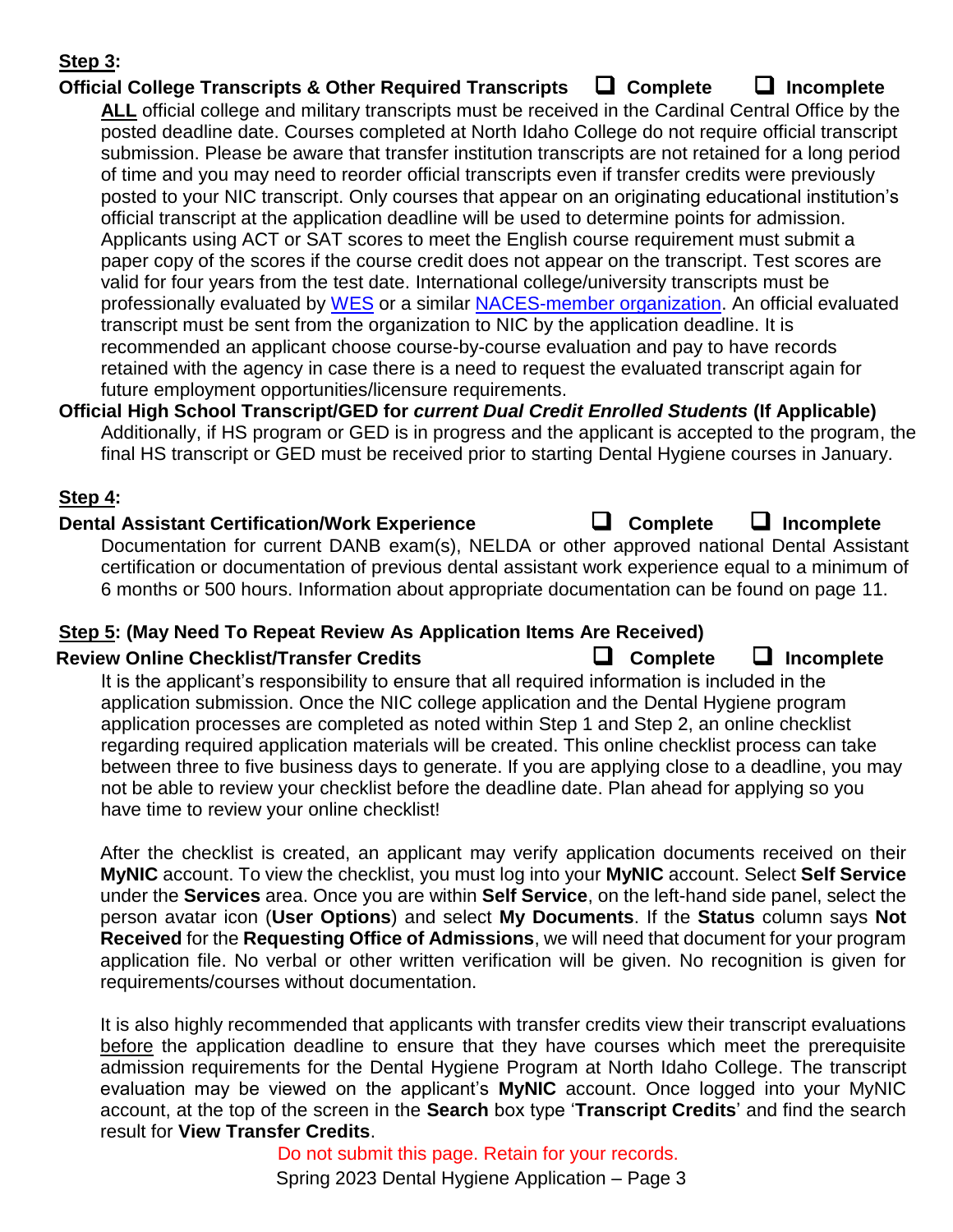# **North Idaho College Dental Hygiene Program Additional Information**

- ➢ One informational Dental Hygiene Program Application Zoom session will be scheduled prior to the posted application deadline. Use the following Zoom link to access the online meeting: June 22, 2022 - [12:00 to 1:00 p.m.](https://nic.zoom.us/j/87309680292) Attendance during the information session is NOT required for application; however, we welcome participation if you have any questions related to the application process. The current application and specific requirements will be reviewed during the session. Attendees are encouraged to thoroughly review the application prior to the information session and have questions ready as each application element is addressed. In the unlikely event the information session is not available as planned or if an applicant is unable to attend the scheduled session, it is still the applicant's responsibility to thoroughly read and understand application requirements. If application information or assistance is needed, applicants are encouraged to contact the Health Professions Advisor as noted on page 1.
- ➢ Applicants must access the [Dental Hygiene Program](http://www.nic.edu/programs/dental-hygiene) website and read the "Dental Hygiene Additional Program Information" document to ensure awareness and understanding about the program, degree requirements, and accreditation details. Tuition and fee information can be found on the NIC [Tuition & Fee](https://www.nic.edu/websites/default.aspx?dpt=12&pageId=6970) website. In addition to tuition costs, program-specific course fees are estimated to be approximately \$14,000 over the course of the two-year program. Due to the high program costs, applicants are strongly encouraged to complete a FAFSA form ahead of time to assist in determining financial aid eligibility. Prior to accepting a position in the program, applicants will need to plan appropriately regarding payment for the tuition and course fees costs.
- ➢ Federal regulations require that persons operating x-ray equipment be eighteen years of age or older. Students accepted into the program must be 18 years old by the program start date schedule on January 9, 2023.
- ➢ Up to fifteen students will be admitted to the Spring 2023 Dental Hygiene Program (ten students at the North Idaho College campus location in Coeur d'Alene, Idaho and five additional students at the Lewis-Clark State College campus location in Lewiston, Idaho). The program is scheduled to begin at the start of the spring term on January 9, 2023.
- ➢ Based on the required program prerequisites and the application point process, eligible applicants *may* be invited to participate in an interview process to determine final applicants accepted into the program. If eligible program applicant numbers do not exceed accepted/alternate seats available, the required program prerequisites and outlined application point process (w/out interviews) will determine the final applicants accepted to the program.
- ➢ Any applicants selected for interviews will be notified about the interview process and scheduled interview time by the end of October. Interviews will be planned in late October or early November. Once the interview process is complete, applicants will be notified about program acceptance by the end of November. Notification will be sent by email to the email address indicated on the program application. Please watch your incoming email messages (including junk mail) for any program status updates and be ready to return required documentation/forms if requested.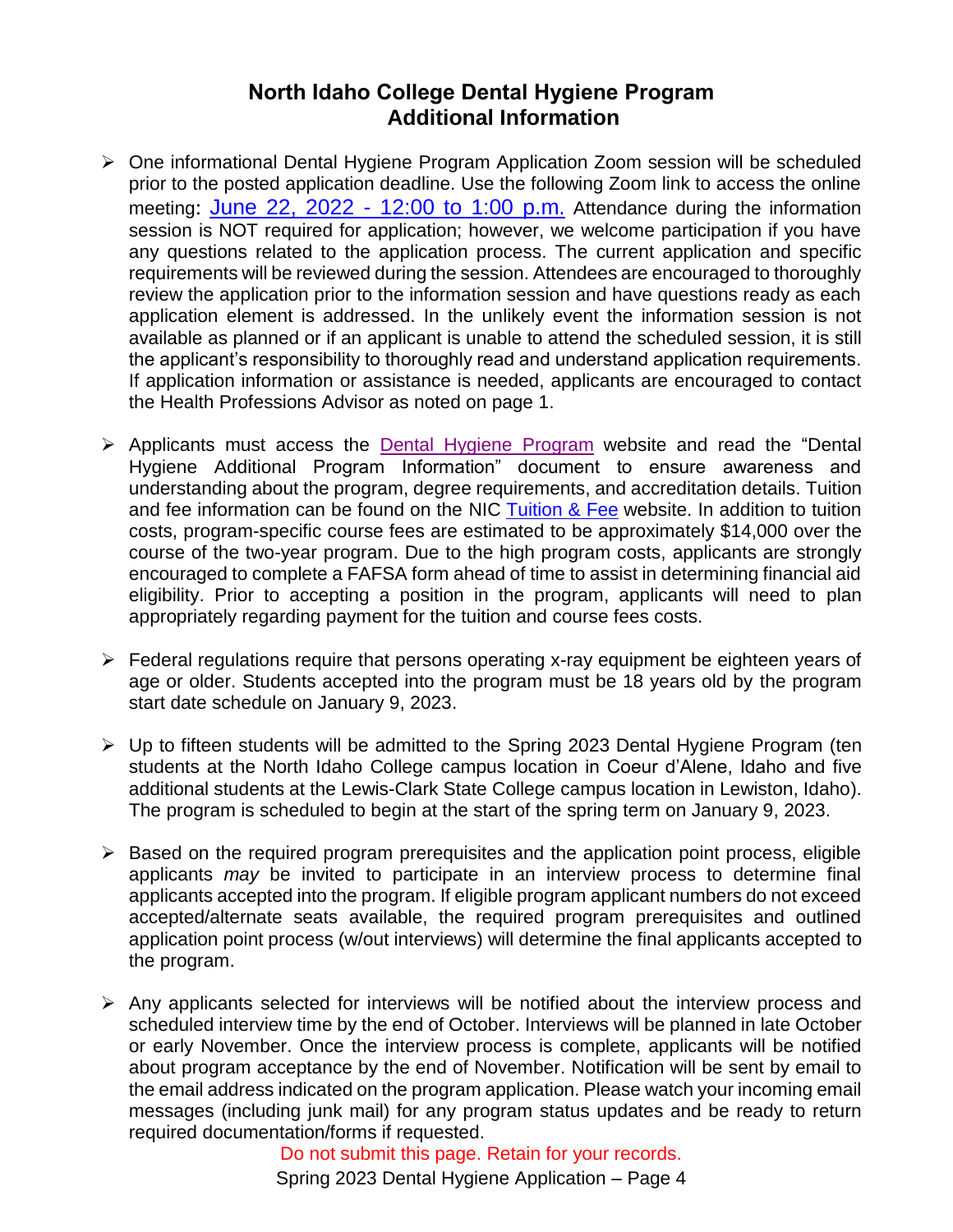# **North Idaho College Dental Hygiene Program Additional Information (continued)**

- ➢ Completion of a background check will be required upon acceptance.
- ➢ Completion of a drug screening may be required upon acceptance and/or before starting clinical work.
- ➢ Accepted applicants and alternates will be required to attend a **mandatory Dental Hygiene Program orientation on Friday, December 16, 2022, from 10:00 – 4:00 p.m. at the North Idaho College campus**. Students will be notified of the specific location when program acceptance information is distributed.
- ➢ Acceptance packet materials will be mailed to each accepted applicant prior to program orientation. If your address changes between applying and the scheduled orientation date, be sure to notify the Health Professions Advisor of your new address so program information and acceptance packet materials can be sent to the correct address.
- ➢ Registration for Spring 2023 Dental Hygiene programmatic courses will occur during the mandatory program orientation session. If you need to complete any general education course(s), you may register for these courses as soon as your assigned spring registration time opens to ensure the best chance at course registration availability. Do not wait until program orientation to register for non-programmatic courses! Let us know if you need assistance with the registration process for any general education courses or if you have questions about registration.
- ➢ Please note, program cohort schedules, deadlines and conditions are subject to change based upon unforeseen developments including those surrounding COVID-19.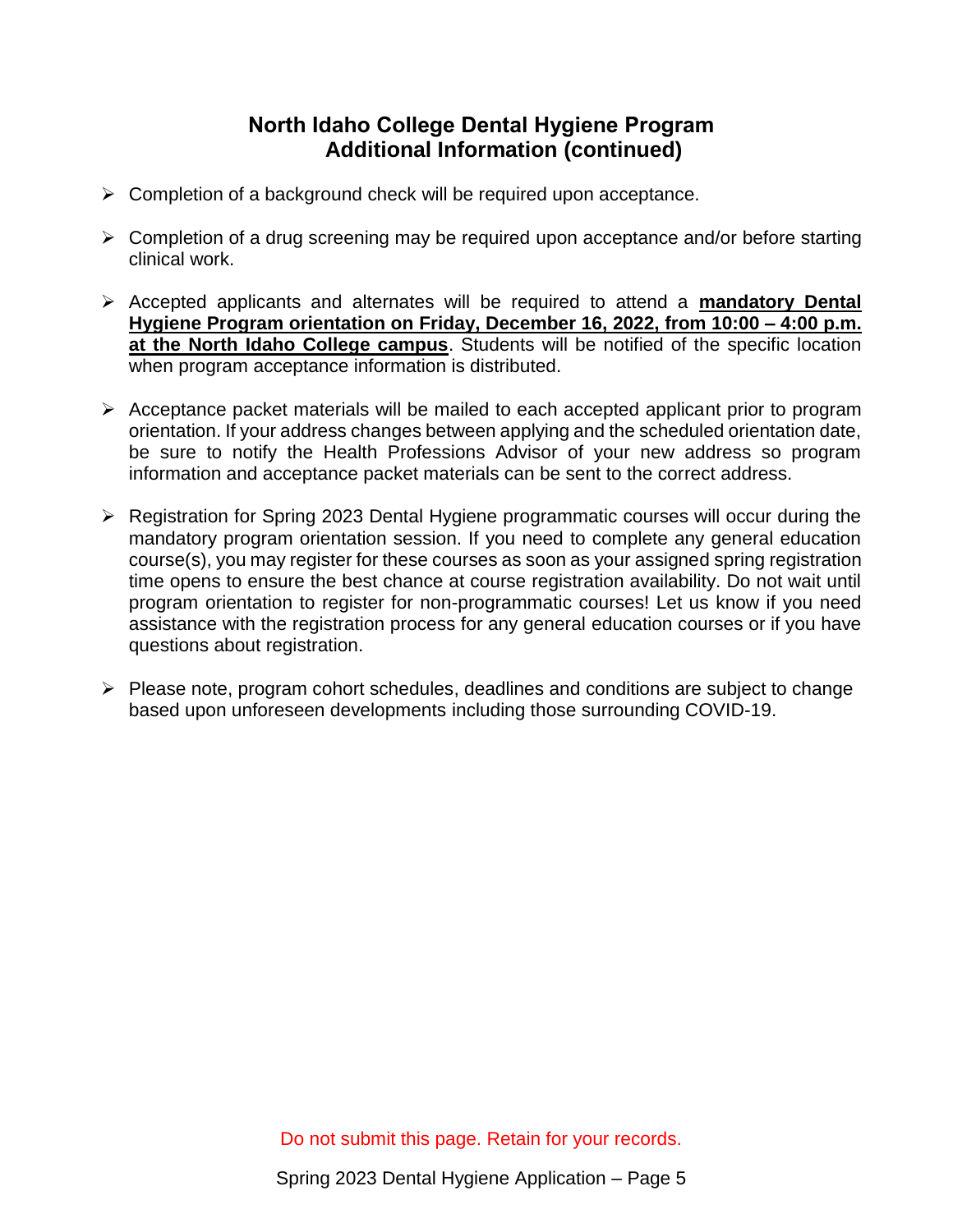

# **Application for Admission - Spring 2023 Dental Hygiene Program**

|                                                                                                                                                                                                                                                                                                                                                                                                                             | <b>Name</b><br><b>Example 1 ast</b> |                                                        | Middle | Preferred Name                                  |     |
|-----------------------------------------------------------------------------------------------------------------------------------------------------------------------------------------------------------------------------------------------------------------------------------------------------------------------------------------------------------------------------------------------------------------------------|-------------------------------------|--------------------------------------------------------|--------|-------------------------------------------------|-----|
|                                                                                                                                                                                                                                                                                                                                                                                                                             |                                     |                                                        |        |                                                 |     |
|                                                                                                                                                                                                                                                                                                                                                                                                                             |                                     |                                                        |        |                                                 |     |
|                                                                                                                                                                                                                                                                                                                                                                                                                             |                                     |                                                        |        |                                                 | Zip |
|                                                                                                                                                                                                                                                                                                                                                                                                                             |                                     |                                                        |        |                                                 |     |
|                                                                                                                                                                                                                                                                                                                                                                                                                             |                                     |                                                        |        |                                                 |     |
| <b>Education:</b>                                                                                                                                                                                                                                                                                                                                                                                                           |                                     | High School Diploma: yes ___ no ___ GED: yes ___ no __ |        |                                                 |     |
| Please list all colleges attended:<br>Name of College, Trade School, etc. City & State                                                                                                                                                                                                                                                                                                                                      |                                     |                                                        |        | Dates Attended Grad. Date Degree/#Credit Earned |     |
|                                                                                                                                                                                                                                                                                                                                                                                                                             |                                     |                                                        |        |                                                 |     |
| Cardinal Central must receive official transcripts from all previously attended colleges by the application deadline.<br><b>Military:</b> Active _________ Veteran ________ Other _______<br>(DD 214 will be required after initial applicant screening)                                                                                                                                                                    |                                     |                                                        |        |                                                 |     |
| Select campus location – Selections cannot be changed after the application due date:<br>Rank your campus location choice by placing a '1' for first choice and a '2' for your second choice.<br>$\bullet$<br>If you do not want to attend a specific campus, leave that campus location choice blank!<br>$\bullet$<br>Place a '1' in the campus location you do want to attend.<br>Lewis-Clark State College, Lewiston, ID |                                     |                                                        |        |                                                 |     |

# **Please read and sign:**

- I hereby certify that the information contained in this application is true and complete to the best of my knowledge.
- I understand that any misrepresentation or falsification of information is cause for denial of admission or expulsion from college.
- I understand that upon acceptance into the Dental Hygiene Program, a criminal background check will be required for participation in clinical rotations. Violations which appear on the background check may result in denied access to clinical sites and, therefore, inability to complete the Dental Hygiene Program.
- I understand that a felony conviction may result in denied access to clinical sites and, therefore, inability to obtain employment in my desired healthcare field.

\_\_\_\_\_\_\_\_\_\_\_\_\_\_\_\_\_\_\_\_\_\_\_\_\_\_\_\_\_\_\_\_\_\_\_\_\_\_\_\_\_\_\_\_\_\_\_\_\_\_ \_\_\_\_\_\_\_\_\_\_\_\_\_\_\_\_\_

Applicant Signature **Date** 

Submit this page.

*North Idaho College is committed to its policy of nondiscrimination on the basis of race, color, religion, national origin, gender, age, disability, pregnancy, sexual orientation, or status as a Vietnam-era veteran. This policy applies to education programs, services, and facilities, and includes, but is not limited to, admissions, employment, and access to programs and services.*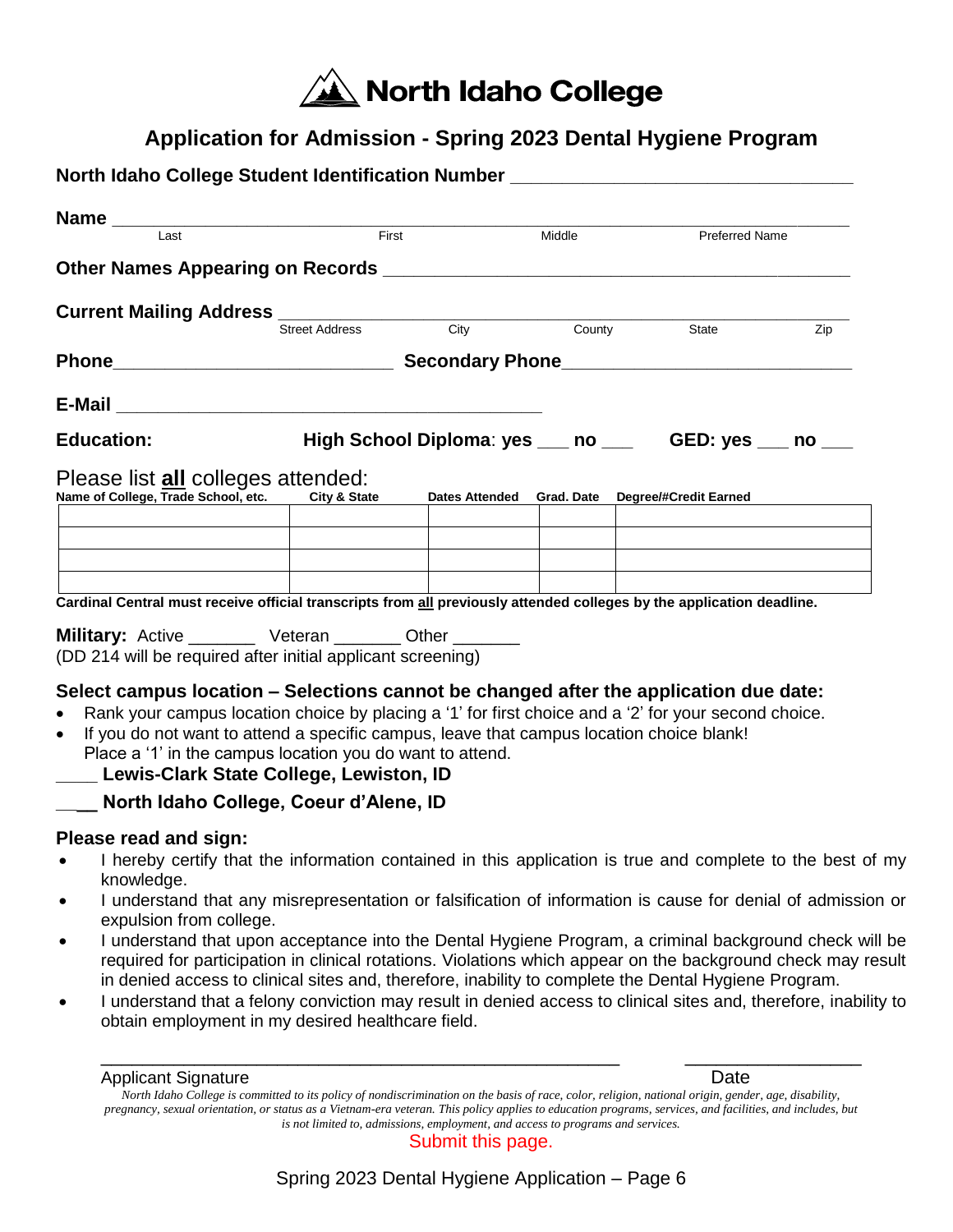

#### **Health Professions and Nursing**

#### **Important Acknowledgement of Vaccination Requirements by Health Care Facilities/Clinical Sites**

**In order to meet course and program outcomes and receive the Certificate or Associate of Applied Science degree in your chosen Health Professions program and to qualify to take the licensure or certification examinations,** *all Health Professions students are required to participate in clinical activities.* 

The North Idaho College Health Professions programs utilize health care facilities throughout the region to achieve the external and internal clinical component of the programs. Some, if not all, of the Health Care Facilities providing clinical sites currently (or may in the future) require evidence of vaccinations including the COVID-19 vaccination in order to participate in clinical experiences at their facilities. Below is a list of all vaccinations currently required at facilities.

Any student enrolling in any of our Health Professions programs is informed that the College has no duty and/or obligation to secure a Health Care Facility/Clinical Site that does not require COVID-19 or any other vaccinations as part of the clinical component of the Program. North Idaho College may inquire, on behalf of Students, potential exemptions that Health Care Facilities/Clinical Sites may accept for purposes of Student's election not to obtain a vaccine, including any religious or medical exemption that may be available. All admitted students must recognize and agree that acceptance of such exemption is left to the sole and absolute discretion of the Health Care Facility/Clinical Site and not the college.

Current Vaccination Requirements: (may be altered by healthcare facilities at any time)

- Measles, Mumps, Rubella (MMR)
- Varicella (Chicken pox)
- Hepatitis B
- Annual influenza
- Tetanus/Diphtheria/Pertussis

\_\_\_\_\_\_\_\_\_\_\_\_\_\_\_\_\_\_\_\_\_\_\_\_\_\_\_\_\_\_\_\_\_\_\_\_\_\_\_\_\_\_\_\_\_\_\_\_

• COVID-19

If a student does not wish to become vaccinated then NIC may not be able to find placement in an internal or external clinical site.

\_\_\_\_\_\_\_\_\_\_\_\_\_\_\_\_\_\_\_\_\_\_\_\_\_\_\_\_\_\_\_\_\_\_\_\_\_\_\_\_\_\_\_\_\_\_\_\_ \_\_\_\_\_\_\_\_\_\_\_\_\_\_\_\_\_\_\_\_

Sign acknowledging receipt and understanding of the above information:

Student Signature Date

Print Name

Acknowledgement of this document is required for admission to Health Professions Programs at North Idaho College. Return this document as requested within the Program application process.

Submit this page.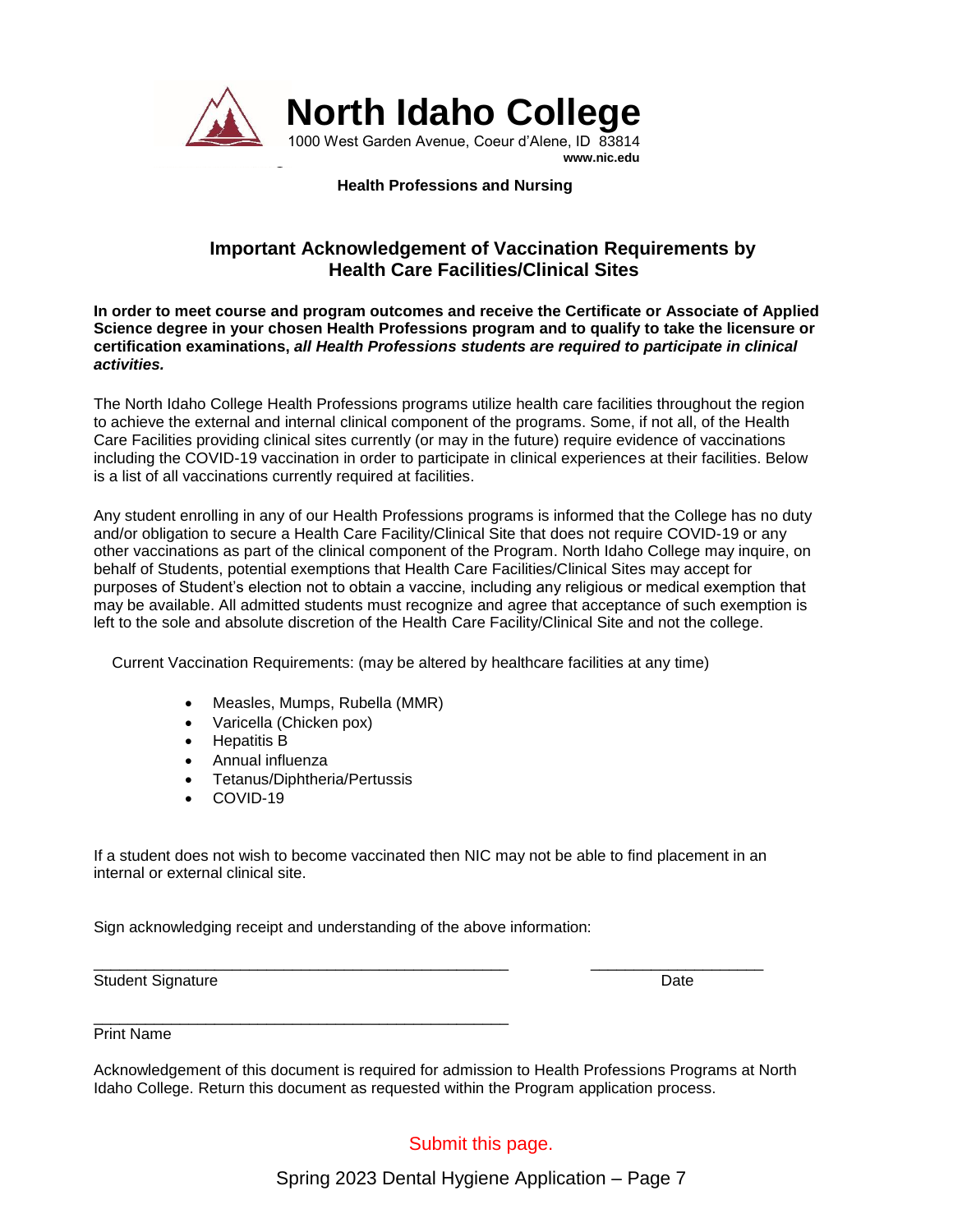#### **SPRING 2023 DENTAL HYGIENE PROGRAM APPLICATION OBSERVATION HOUR REQUIREMENT FORM**

**\*Applicant must complete each component listed on the 'Observation Hour Requirement' Form. Minimum of 20.0 hours total must be met among the combined components. Multiple forms can be used if meeting hourly requirements at more than one office/clinic.**

| <b>DENTAL HYGIENIST OBSERVATIONS:</b>                                                                                                                                                                                        | <b>SIGNATURE</b>                    | <b>DATE</b> |
|------------------------------------------------------------------------------------------------------------------------------------------------------------------------------------------------------------------------------|-------------------------------------|-------------|
| 1. Adult prophylaxis appointment                                                                                                                                                                                             |                                     |             |
| 2. Child prophylaxis appointment                                                                                                                                                                                             |                                     |             |
| 3. Periodontal scaling/debridement for a periodontally compromised patient                                                                                                                                                   |                                     |             |
| 4. Exposure of dental images - digital, traditional film or CT scan                                                                                                                                                          |                                     |             |
| 5. Administration of local anesthesia                                                                                                                                                                                        |                                     |             |
| 6. Sealant application                                                                                                                                                                                                       |                                     |             |
| 7. Infection control procedures in a dental office - Must include the following:                                                                                                                                             |                                     |             |
| operatory set up, breakdown, and sterilizing instruments                                                                                                                                                                     |                                     |             |
| <b>DENTIST OBSERVATIONS:</b>                                                                                                                                                                                                 | <b>SIGNATURE</b>                    | <b>DATE</b> |
| 8. Restorative procedure (filling, crown, etc.)                                                                                                                                                                              |                                     |             |
| 9. Tooth extraction by dentist or oral surgeon                                                                                                                                                                               |                                     |             |
| <b>CLERICAL OBSERVATIONS:</b>                                                                                                                                                                                                | <b>SIGNATURE</b>                    | <b>DATE</b> |
| 10. Clerical office work - Must include the following:                                                                                                                                                                       |                                     |             |
| appointment scheduling, billing procedures, coding, etc.                                                                                                                                                                     |                                     |             |
| <b>ADDITIONAL INFORMATION:</b>                                                                                                                                                                                               | <b>INDICATE RESPONSE: YES or NO</b> |             |
| Applicant called to make an appointment.                                                                                                                                                                                     | <b>YES</b>                          | <b>NO</b>   |
| Applicant was punctual.                                                                                                                                                                                                      | <b>YES</b>                          | <b>NO</b>   |
| Applicant arrived at office properly attired and groomed.                                                                                                                                                                    | <b>YES</b>                          | <b>NO</b>   |
| Applicant displayed a professional demeanor.                                                                                                                                                                                 | <b>YES</b>                          | <b>NO</b>   |
| Applicant appeared interested in dental hygiene procedures.                                                                                                                                                                  | <b>YES</b>                          | <b>NO</b>   |
| Additional comments/impression regarding applicant:                                                                                                                                                                          |                                     |             |
|                                                                                                                                                                                                                              |                                     |             |
|                                                                                                                                                                                                                              |                                     |             |
|                                                                                                                                                                                                                              |                                     |             |
| APPLICANT & HYGIENIST NAMES (Print Below - Must Be Legible):                                                                                                                                                                 | <b>SIGNATURE (Below)</b>            | <b>DATE</b> |
| <b>Applicant Name:</b>                                                                                                                                                                                                       |                                     |             |
| <b>Observing Hygienist Name:</b>                                                                                                                                                                                             |                                     |             |
| <b>Observing Hygienist Name:</b>                                                                                                                                                                                             |                                     |             |
| SUPERVISING DENTIST NAME (Print Below - Must Be Legible):                                                                                                                                                                    | <b>SIGNATURE (Below)</b>            | <b>DATE</b> |
| <b>Dentist Name:</b>                                                                                                                                                                                                         |                                     |             |
| Supervising dentist - I certify this applicant observed the above noted procedures in our office/clinic. 'N/A' indicates procedure not observed!                                                                             |                                     |             |
| I also certify this applicant has completed<br>total observation hours in our office/clinic. MUST indicate total hours!                                                                                                      |                                     |             |
| <b>Office/Clinic Name:</b>                                                                                                                                                                                                   |                                     |             |
| <b>Office/Clinic Address:</b>                                                                                                                                                                                                |                                     |             |
| <b>Office/Clinic Phone:</b><br>Submit this page.*Observation hour requirements can be completed ahead of application cycle dates. Completed form(s) must be submitted with Dental Hygiene application materials by deadline. |                                     |             |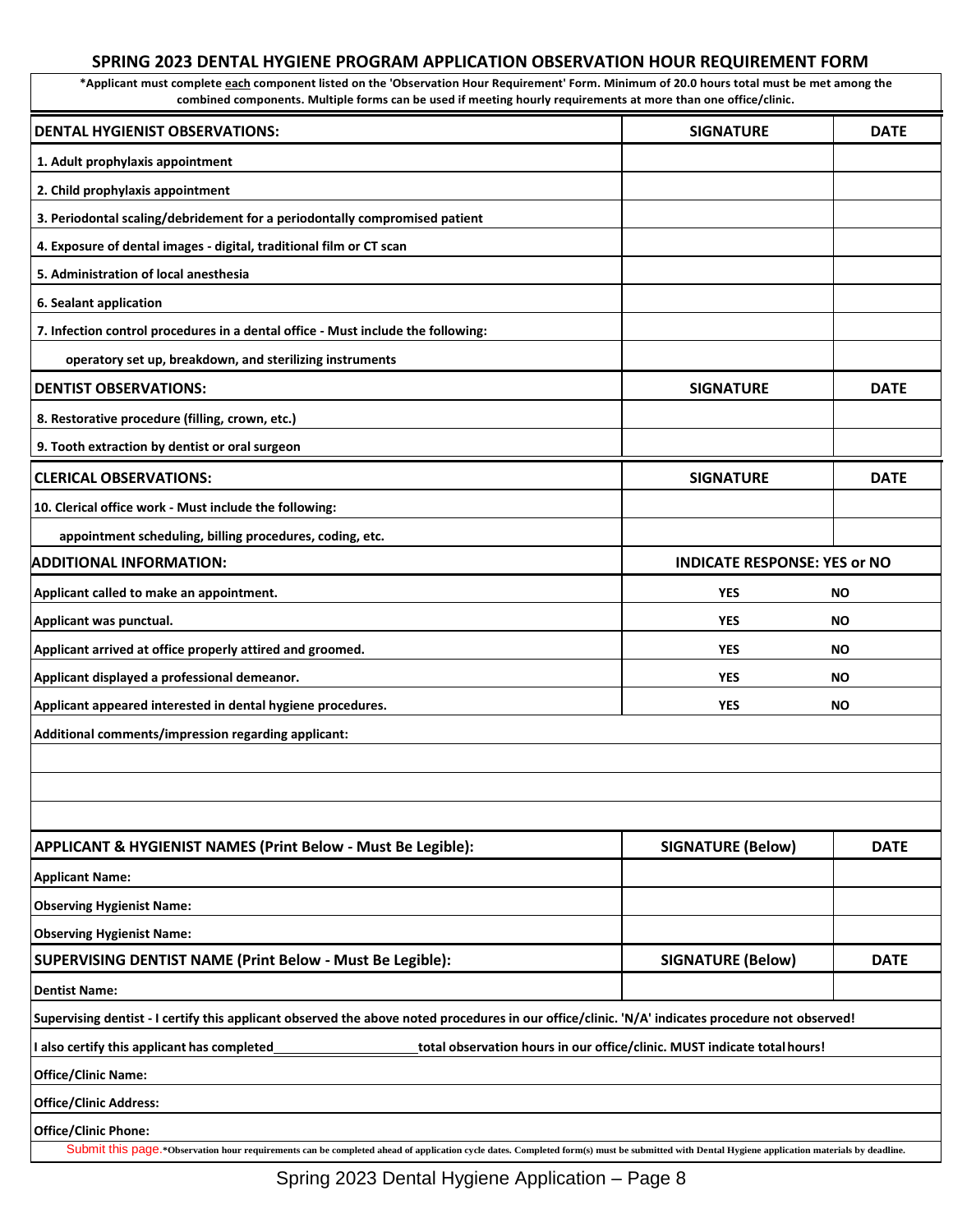# **Prerequisite Course Information Sheet**

Students (including Dual Enrolled students) currently enrolled or planning to enroll in prerequisites at schools *other* than North Idaho College must complete this information sheet. This sheet **and** documentation of enrollment in the prerequisites listed below must be submitted with the application in order to provide evidence of program eligibility. Enrollment documentation needs to reflect applicant name, enrolled term and course(s) enrolled. Applicants do not need to complete this form for prerequisite course enrollment at North Idaho College or for prerequisite courses previously completed as these course(s) will be reflected on official transcript records submitted for application to the program.

Student Name

| Prerequisite course/s I am currently taking: ___________________________________                                     |  |
|----------------------------------------------------------------------------------------------------------------------|--|
| <u> 1989 - Johann John Stone, markin film yn y brening yn y brening yn y brening yn y brening yn y brening y bre</u> |  |
|                                                                                                                      |  |
| Course/s will be complete on (date) __________________                                                               |  |
|                                                                                                                      |  |

**Official transcripts for all prerequisite courses not completed at NIC must be received in the Cardinal Central Office by August 4, 2022. In the event an applicant is accepted to the program contingent upon successful completion of a currently enrolled course(s) as indicated on this page, an official college transcript reflecting the final course grade(s) must be received in the Cardinal Central Office by August 4, 2022.** 

Submit this page if applicable.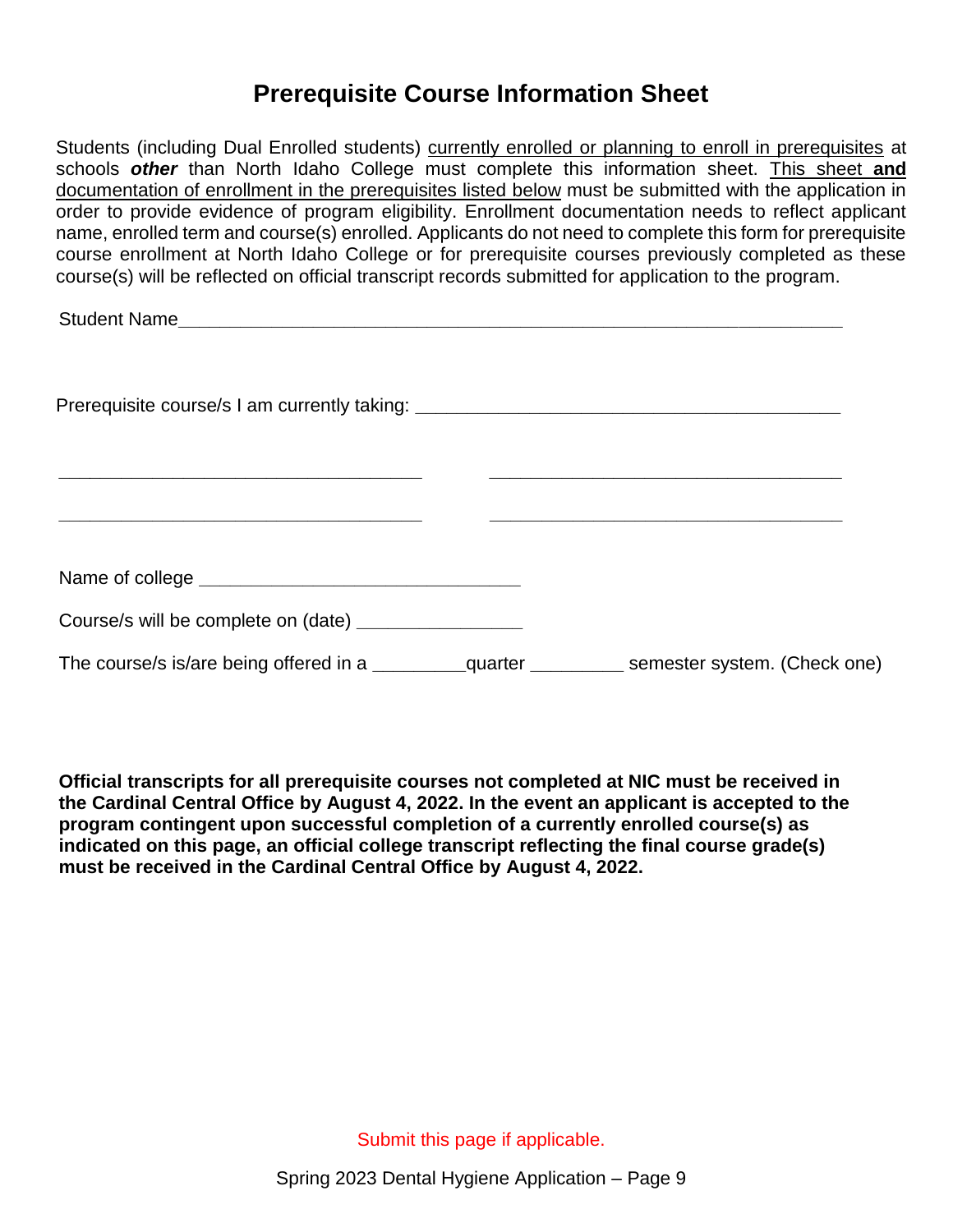# **North Idaho College Dental Hygiene Program Spring 2023 Application Admission Selection Criteria**

- A. The Spring 2023 program cohort will admit students as follows:
	- 5 students at Lewis-Clark State College (LCSC) campus in Lewiston, and
	- 10 students at North Idaho College (NIC) campus in Coeur d'Alene Selection to the program sites will be dependent on applicant campus choice(s) and per a predetermined point process defined as follows in the Dental Hygiene program application.
- B. Points will be awarded for minimum prerequisite courses and other courses as noted on the "Points Calculation" sheet. Courses must be completed with a grade of C/2.0 GPA or higher to meet application eligibility; however, only courses completed with a C+/2.3 GPA or higher will be eligible for application points. Additionally, lab science courses (BACT, BIOL, and CHEM) must be no older than 7 years at program start date. If completed by application deadline, BIOL-207 and PHAR-150 must have a grade of B/3.0 GPA or higher for purposes of meeting the minimum program degree requirements and for the application point process.
- C. Points will be awarded for grades earned in courses appearing on the official transcript(s) if received by the application deadline and if meeting the requirements for the Dental Hygiene Program, as detailed on the program application.
	- Courses with grades of **P** (pass) or **S** (satisfactory) or courses that have not received a grade due to advance placement scores will be awarded 3 points.
	- Courses which have been documented as **waived** do not receive grades or credits and will not be awarded points, but will be accepted as meeting program requirements.
	- Courses in-progress at the time of the application deadline receive no points.
	- Courses may be repeated more than once to improve a grade. If repeated, the most recent course grade will be used in the program application scoring process.
	- If more than one course will meet a degree requirement (i.e. two or more GEM 3, MATH 123, or higher courses), the course with the highest grade will be used in the point calculation.
- D. One point will be awarded to applicants who are residents of Idaho's Region 1 or Region 2 counties. Residency status will be determined based on information submitted on the North Idaho College application.
- E. Two points will be awarded to applicants who have completed a Bachelor's degree or higher from an accredited U.S. Department of Education institution that is recognized by NIC. Official transcripts reflecting the degree detail must be received by the application deadline.
- F. Up to three points will be awarded to each applicant for the clinical observation hours as noted on the **SPRING 2023 DENTAL HYGIENE PROGRAM APPLICATION OBSERVATION HOUR REQUIREMENT FORM** (page 8 of the Dental Hygiene Program Application). Applicants who do not complete the required observation hours and submit appropriate documentation will be considered ineligible for program application.

Do not submit this page. Retain for your records.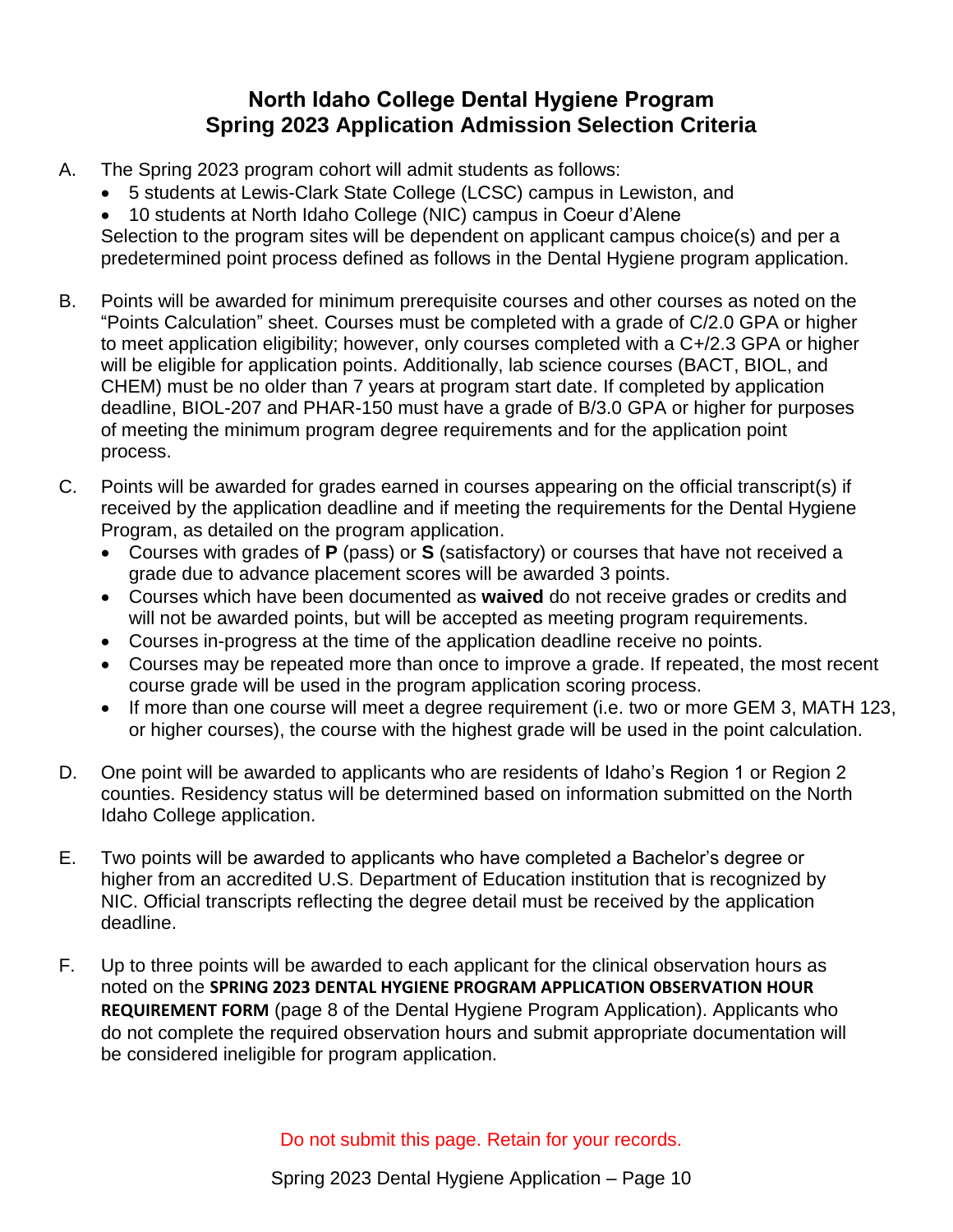# **North Idaho College Dental Hygiene Program Spring 2023 Application Admission Selection Criteria (continued)**

- G. Points may be awarded for active/current DANB exam(s), NELDA or other national Dental Assistant Certification or related Dental Assistant work experience as defined and granted through the application process. Complete documentation is required by the application deadline for consideration. Points will not be awarded for both categories.
	- Five points = Dental Assistant certification (active/current certification through DANB, NELDA or other national certification as allowed/granted through application process). Please note: Certification through a state-approved training program does NOT necessarily meet the national certification requirements and may not be eligible for application points.
	- Three points = Related and substantiated Dental Assistant work experience. Work experience shall mean the applicant has been employed by a dentist for a minimum of 6 months or 500 hours. Work experience must be documented by a letter on official company letterhead and signed/dated by the applicant's supervising dentist. The applicant's name with specific job title, work-related duties, specific employment dates (starting/ending dates) and total hours worked detail must be included in the letter.
- H. Additional Information:
	- Initial point calculation for eligible applicants, as defined above, will result in a narrowing of the applicants to a pool of up to thirty (twenty for the NIC campus selection process and ten for LCSC campus selection process) applicants. These applicants may be invited to participate in a mandatory interview where up to 25.0 additional points will be awarded through the interview process. These interview points will be added to the initial point calculation numbers to arrive at a total point calculation. If interviews are conducted, this total point calculation will be used to determine the final selection of program participants. Up to five participants and two alternates will be selected for the LCSC cohort in Lewiston, and up to ten participants and two alternates will be selected for the NIC cohort in Coeur d'Alene.
	- If necessary, GPA for program eligibility will be calculated on courses that meet degree requirements for the Dental Hygiene Program.
	- In the event there are applicants with an equal number of points, and the number of tied applicants outnumber the remaining open positions in the program, the following system will be used to determine who is selected:
		- 1. Applicants with an equal number of points (tied) who have provided appropriate documentation of military service will be put at the top of their point category. If there continues to be a tie, then:
		- 2. GPA, as defined above, will be used to rank the remaining tied applicants. If there still continues to be a tie, then:
		- 3. A random drawing of all the remaining tied applicants will be held for the final seat.